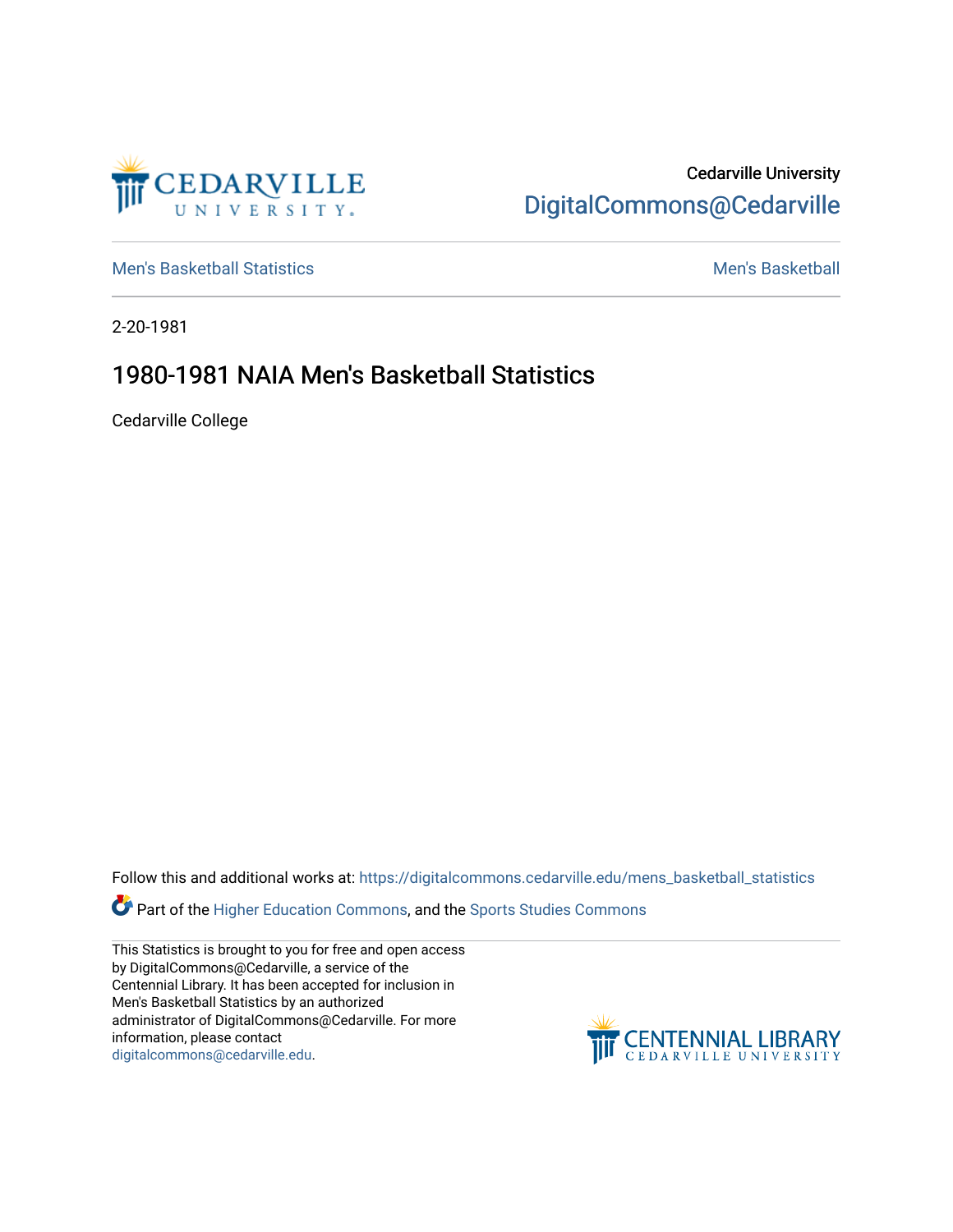**February 20, 1981** 

## **NAIA DISTRICT 22 BASKETBALL STATISTICS**

|                                   | <b>STANDINGS</b>                                 | Record     | Pt.Avg.           | Opp.Avg.                                                                                                                        | $\underline{\mathbf{FC}}$ | $\mathbf{r}$      | <b>REB</b>        |
|-----------------------------------|--------------------------------------------------|------------|-------------------|---------------------------------------------------------------------------------------------------------------------------------|---------------------------|-------------------|-------------------|
|                                   | Cedarville                                       | $22 - 3$   | 84.3              | 74.3                                                                                                                            | .520                      | .717              | .513              |
|                                   | <b>Defiance</b>                                  | $18 - 7$   | 72.9              | 70.3                                                                                                                            | .504                      | 0.651             | $-537$            |
|                                   | <b>Findlay</b>                                   | $15 - 9$   | 68.3              | 64.3                                                                                                                            | $-466$                    | .700              | .502              |
| 酰                                 | Malone                                           | 14010*     | 87.2              | 83.1                                                                                                                            | 505                       | .765              | .521              |
|                                   | <b>Rio Grande</b>                                | $16 - 12*$ | 81.4              | 78.0                                                                                                                            | .498                      | .750              | .579              |
|                                   | Urbana                                           | $14 - 14*$ | 85.0              | 80.0                                                                                                                            | $-491$                    | .670              | .490              |
|                                   | <b>Walsh</b>                                     | $13 - 17*$ | 69.1              | 69.4                                                                                                                            | .420                      | .710              | .575              |
|                                   | Steubenville                                     | $11 - 15$  | 74.3              | 74.0                                                                                                                            | .480                      | .607              | .504              |
|                                   | <b>Central State</b>                             | $9 - 13*$  | 73.4              | 70.5                                                                                                                            | .430                      | .630              | .560              |
|                                   | <b>Bluffton</b>                                  | $9 - 15$   | 67.3              | 71.5                                                                                                                            | .470                      | 0.660             | .470              |
|                                   | Tiffin                                           | $9 - 16*$  | 82.3              | 79.4                                                                                                                            | .520                      | .650              | <b>Gary Gary</b>  |
|                                   | Wilberforce                                      | $5 - 16$   | <b>PERSONAL</b>   | $\label{eq:1} \frac{\partial \mathbf{u}(\mathbf{u})}{\partial \mathbf{u}} = \frac{1}{2} \sum_{i=1}^n \mathbf{u}_i \mathbf{u}_i$ | <b>COLOR</b>              | <b>CONTRACTOR</b> | <b>CONTROL</b>    |
|                                   | Mt. Vernon Nazarene                              | $6 - 20*$  | 81.0              | 89.4                                                                                                                            | .419                      | .736              | .470              |
|                                   | Wilmington                                       | $5 - 17$   | 76.2              | 85.9                                                                                                                            | .490                      | .730              | .450              |
|                                   | Ohio Dominican                                   | $2 - 20*$  | 61.1              | 74.1                                                                                                                            | .467                      | .679              | <b>CONTRACTOR</b> |
|                                   | <b>Dyke</b>                                      | $0 - 21$   | <b>CONTRACTOR</b> | days page                                                                                                                       | deb deb                   | <b>CONTROL</b>    | <b>CONTRACTOR</b> |
|                                   | (Record through games of Feb. 19, 1981)          |            |                   |                                                                                                                                 |                           |                   |                   |
|                                   | * -- Indefinite record                           |            |                   |                                                                                                                                 |                           |                   |                   |
|                                   |                                                  |            |                   |                                                                                                                                 |                           |                   |                   |
|                                   |                                                  |            |                   |                                                                                                                                 |                           |                   |                   |
|                                   | INDIVIDUAL SCORING                               |            |                   | $\underline{FC}$                                                                                                                | $\mathbf{r}$              | $\mathbf{T}$      | AVG.              |
|                                   | Eric Mounta, Cedarville                          |            | 23                | 271                                                                                                                             | 124                       | 666               | 29.0              |
|                                   | Ron Wilcsak, Malone                              |            | 22                | 250                                                                                                                             | 82                        | 582               | 26.5              |
|                                   | Glen Noggle, Mt. Vernon Nazarene                 |            | 25                | 230                                                                                                                             | 139                       | 599               | 23.9              |
|                                   | <b>Eric Love, Central State</b>                  |            | 22 <sub>2</sub>   | 213                                                                                                                             | 77                        | 503               | 22.9              |
|                                   | Mike Rengert, Urbana                             |            | 26                | <b>con-</b>                                                                                                                     | <b>COL</b>                | 492               | 18.9              |
|                                   | Ed Yarborough, Malone                            |            | 22                | 171                                                                                                                             | 68                        | 410               | 18.6              |
|                                   | Mark Womack, Cedarville                          |            | 23                | 174                                                                                                                             | 49                        | 397               | 17.3              |
|                                   | Art Jordan, Tiffin                               |            | 23                | 177                                                                                                                             | 53                        | 407               | 17.0              |
|                                   | <b>Jeff Kepreos, Steubenville</b>                |            | 23                | 159                                                                                                                             | 73                        | 391               | 17.0              |
|                                   |                                                  |            | 20                | 147                                                                                                                             | 38                        | 332               | 16.6              |
|                                   | Mark Mitchell, Wilmington<br>Tom Coffman, Malone |            |                   | 124                                                                                                                             | 45                        | 293               | 15.4              |
| $\mathfrak{g}^{\mathrm{cav}}$ and |                                                  |            | 19<br>20          | $125 -$                                                                                                                         | 46                        | 296               | 14.8              |
|                                   | EArl Tardy, Wilmington                           |            | 24                | 153                                                                                                                             | 47                        | 353               | 14.7              |
| $\mathbf{Z}$                      | Brad Beilharz, Defiance                          |            | 22                | 139                                                                                                                             | 22                        | 300               |                   |
|                                   | <b>Steve Howard, Bluffton</b>                    |            |                   |                                                                                                                                 |                           |                   | 13.6              |
| 10                                | Brett Wingate, Defiance                          |            | 24<br>18          | 137                                                                                                                             | 49                        | 323               | 13.5              |
|                                   | Kevin Clayton, Wilmington                        |            | 23                | 98                                                                                                                              | 45<br>47                  | 241               | 13.3              |
|                                   | David Carr, Cedarville                           |            |                   | 126                                                                                                                             |                           | 299               | 13.0              |
|                                   | Rob Strabbaugh, Findlay                          |            | 24                | 118                                                                                                                             | 74                        | 310               | 12.9              |
|                                   | Wes Pughsley, Bluffton                           |            | 23                | 121                                                                                                                             | 44                        | 286               | 12.4              |
|                                   | Ken Dysert, Bluffton                             |            | 23                | 110                                                                                                                             | 64                        | 284               | 12.3              |
|                                   | Larry Papenfuss, Defiance                        |            | 24                | 123                                                                                                                             | 44                        | 290               | 12.1              |
|                                   | 6 Bill Kotterman, Findlay                        |            | 24                | 120                                                                                                                             | 49                        | 289               | 12.0              |
|                                   | Ken Pothast, Findlay                             |            | 24                | 124                                                                                                                             | 32                        | 280               | 11.7              |
|                                   | Grover Durham, Central State                     |            | 17                | 84                                                                                                                              | 15                        | 183               | 10.8              |
|                                   | Ed Hughley, Steubenville                         |            | 23                | 105                                                                                                                             | 34                        | 244               | 10.6              |

BAKER